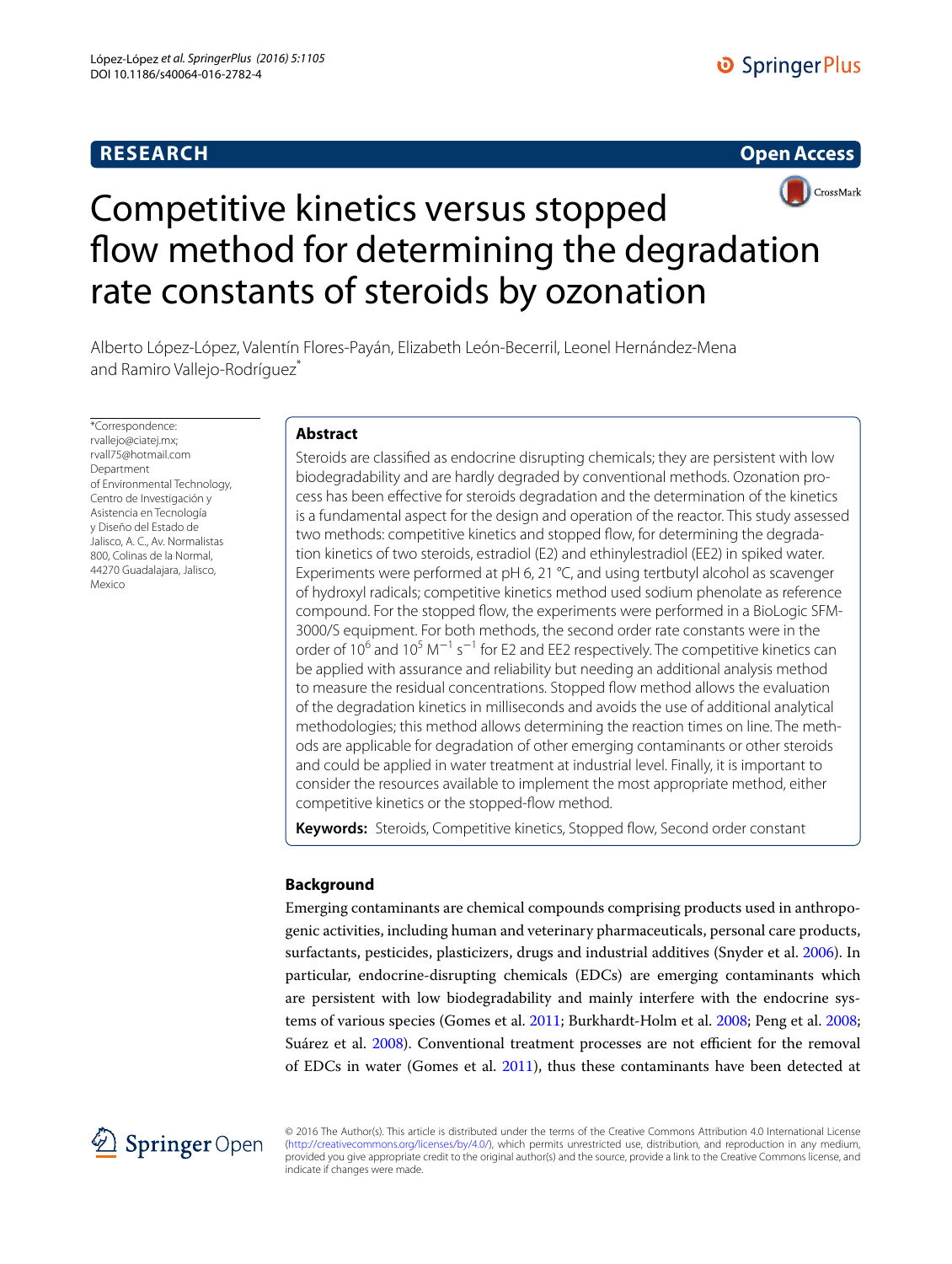different concentration levels of ng L<sup>-1</sup> and µg L<sup>-1</sup> in wastewater with or without treatment (Samaras et al. [2010](#page-8-3); Santos et al. [2005\)](#page-8-4), and in surface and groundwater (Benotti et al. [2009,](#page-7-2) [2010\)](#page-7-3). In surface water such as rivers and lakes, which are considered a source of drinking water, has been detected the presence of EDCs, in particular pharmaceuticals including steroids (Huerta-Fontela et al. [2011](#page-8-5); Alvarez et al. [2008;](#page-7-4) Benotti et al. [2009;](#page-7-2) Gibson et al. [2007\)](#page-7-5), implying a potential public health problem (von der Ohe et al. [2011](#page-8-6)).

Ozonation process has been useful for the degradation of steroids in water reaching removal efficiencies up to 80 % (Huber et al. [2003](#page-8-7), [2005](#page-8-8); Deborde et al. [2005\)](#page-7-6); it has been applied at pilot scale for the treatment of effluents from a wastewater treatment plant containing pharmaceutical drugs and steroids including estradiol and ethinylestradiol (Huber et al. [2005](#page-8-8)). One important aspect in the design of reactors in ozonation process is the knowledge of the kinetics constants; in particular, the reaction between ozone and steroids follows a second order rate ranging from  $10^4$  to  $10^5$  L mol $^{-1}$  s $^{-1}$ , thus the reaction is very fast and the methodology for achieving the constants should have high precision and be reliable to asses constants for this order of magnitude. The second order rate constant ( $k_{\text{O}_3,M}$ ) can be determined by competitive kinetics (Deborde et al. [2005;](#page-7-6) Gurol and Nekouinaini [1984](#page-7-7); Hoigné and Bader [1983](#page-7-8)) and stopped flow and quenched flow methods (Chelme-Ayala et al. [2010](#page-7-9); Huber et al. [2005;](#page-8-8) Ledakowicz et al. [2001](#page-8-9)).

Competitive kinetics method consists of the simultaneous degradation of two compounds; one of them is the reference compound whose rate constant is known and the other one is the compound whose constant is unknown; both compounds must have the same order of reaction with respect to ozone (Benitez et al. [2009;](#page-7-10) Huber et al. [2003](#page-8-7)). Stopped flow method is a spectroscopic technique, which involves the injections of solutions into a mixing chamber and wherein after a very short time, ms, the flow is suddenly stopped. The mixing chamber is irradiated with a monochromatic light, measuring the change signal of the reaction with respect to time, generally by absorbance (Chelme-Ayala et al. [2010](#page-7-9)). These methodologies have particular characteristics, competitive kinetics depends on the kinetic rate constant of the reference compound and implies additional analysis to determine the residual concentration of compounds; while the stopped flow technique depends on the amperage stability in the equipment to obtain the screen signal and on the relatively easy in which the oxidant and the steroid are spectrophotometrically monitored.

Both methodologies have been performed to determine the kinetics of steroids degradation in water by ozonation. Huber et al. [\(2003\)](#page-8-7) degraded estradiol and ethinylestradiol by ozonation, obtaining second order rate constants by competitive kinetics in the order of  $10^4$  and  $10^5$  L mol<sup>-1</sup> s<sup>-1</sup>, and establishing that kinetics is strong dependent to changes in pH and ozone doses. Deborde et al. ([2005\)](#page-7-6) degraded steroids with ozone doses of  $4 \times 10^{-8}$  mol  $L^{-1}$ , achieving a removal efficiency of 95 %, and obtaining a second order constant between  $10^4$  and  $10^5$  L mol<sup>-1</sup> s<sup>-1</sup> by competitive kinetics. Also, by competitive kinetics, Vallejo-Rodríguez et al. ([2014](#page-8-10)) determined the kinetics constant in the order of 10<sup>5</sup>−10<sup>6</sup> L mol<sup>−1</sup> s<sup>−1</sup> for 17β-estradiol and 17α-ethinylestradiol in water, emphasizing the importance of the stoichiometric coefficients of the main reaction, which are others factors to consider in the design and scaling up of the process. In contrast, the stoppedflow method is scarcely reported in steroid degradation with ozone. Adams et al. ([2005](#page-7-11)) degraded E2 and EE2 by ozonation to analyze the estrogenicity of degradation products.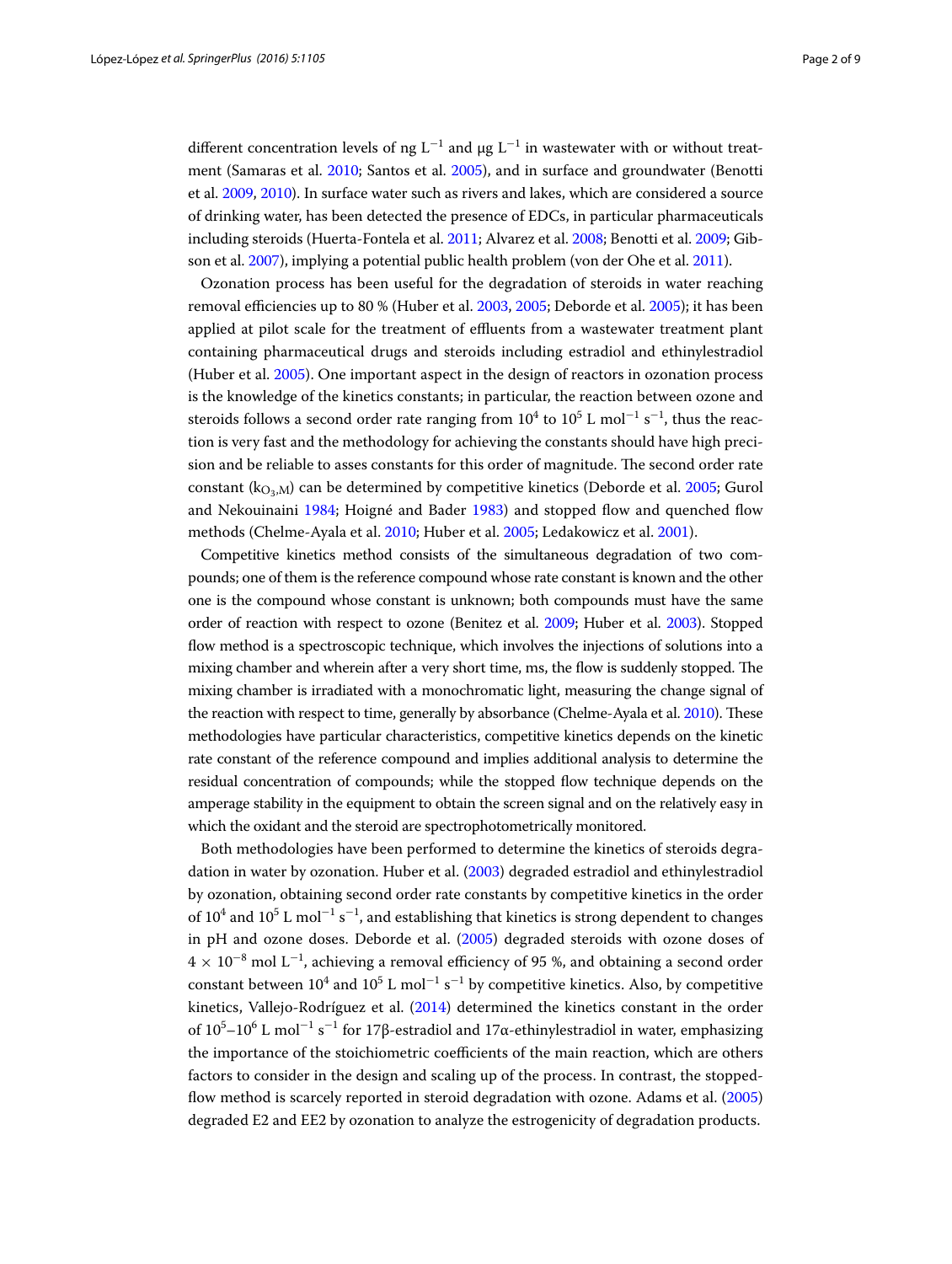The aim of this research is to compare two methods, competitive kinetics versus stopped flow, in the determination of second-order rate constants of EDCs in spiked water samples by ozonation, taking as model compounds two steroids, 17β-estradiol and  $17\alpha$ -ethinylestradiol. The assessment of technical advantages, disadvantages and the importance of the necessary scientific infrastructure of the two methods are highlighted.

### **Methods**

#### **Standards and reagents**

As EDCs, two steroids 17β-estradiol (E2) and 17α-ethinylestradiol (EE2) were chosen as target compounds, because they are frequently identified in the environment as a consequence of their high public consumption (Vajda et al. [2008;](#page-8-11) Fent et al. [2006\)](#page-7-12). E2 is a natural hormone, relatively bioaccumulative and persistent in the environment while EE2 is a synthetic hormone from cholesterol and the active ingredient in birth control pills (Maniero et al. [2008](#page-8-12)).

Standards for E2 (98 %) and EE2 (98 %) were acquired in powder form from Sigma– Aldrich and Fluka (USA). As reference compound in competitive kinetics, sodium phenolate 99 % was used; potassium dihydrogen phosphate  $(KH_2PO_4)$  and tert-butyl alcohol were acquired from Sigma–Aldrich (USA). Tert-butyl alcohol was used as scavenger of OH radical in the experiments (reagent grade) and without further purification. All solvents were HPLC grade; acetonitrile was acquired from Tedia (USA), methanol from JT Baker (USA) and ethyl acetate from Burdick and Jackson (USA). Derivatization was performed directly using N,O-bis (trimethylsilyl) trifluoroacetamide (BSTFA) + 1 % trimethylchlorosilane (TMCS), from Sigma-Aldrich. Stock solutions of the selected compounds were prepared with deionized water (Millipore). Ozone gas was generated from a Pacific Ozone G11 equipment operated at 20 °C from pure  $O_2$ , and then MilliQ water was saturated with ozone gas to obtain the standard solution of ozone (0.25 mmol  $\boldsymbol{\mathrm{L}}^{-1}$ ).

#### **Analytical methods**

Steroids concentration was determined by solid phase extraction; sodium phenolate concentration in the extracted samples was determined by high performance liquid chromatography (HPLC) using a Varian ProStar 7725 equipment with a Varian ProStar 230 diode array detector (DAD) (Walnut Creek, CA) using maximal absorption wavelengths  $(\lambda_{\text{max}})$  of 197 nm following the methodology from Vallejo-Rodríguez et al. [\(2011\)](#page-8-13). Residual steroid was determined by gas chromatography (GC) using an Agilent Technologies chromatograph model 6890 coupled with a mass spectrometer (MS) 5975 and with a quadruple mass filter with an autosampler model 7683, prior the sample was derivatized. The GC was equipped with a HP5MS 30 m  $\times$  0.25 mm capillary column (Agilent, USA), 0.25 mm internal diameter (i.d.) with a stationary phase of 5 % phenyl and 95 % dimethyl polysiloxane, and a 0.25 μm film thickness. Oven temperature was programmed at 120 °C for 20 min, ramped at 15 °C min<sup>−</sup><sup>1</sup> to 250 °C and finally increased 5 °C min $^{-1}$  up to 300 °C and held for 5 min. The injector temperature was 300 °C in splitless mode using an injection volume of 1.0 μL. Helium (99.999 %, INFRA) was used as the carrier gas at a constant flow rate of  $1.0\,\mathrm{mL}\,\mathrm{min}^{-1}.$  Mass spectra was obtained by electron impact (EI) at 70 eV using ionization source at 200 °C. Mass scanning was used in SCAN mode for optimizing the separation and identification of compounds and selected ion monitoring (SIM) for quantification (Bowden et al. [2009\)](#page-7-13). Ozone concentration in water was performed by indigo colorimetric method 4500 (Eaton [2005](#page-7-14)).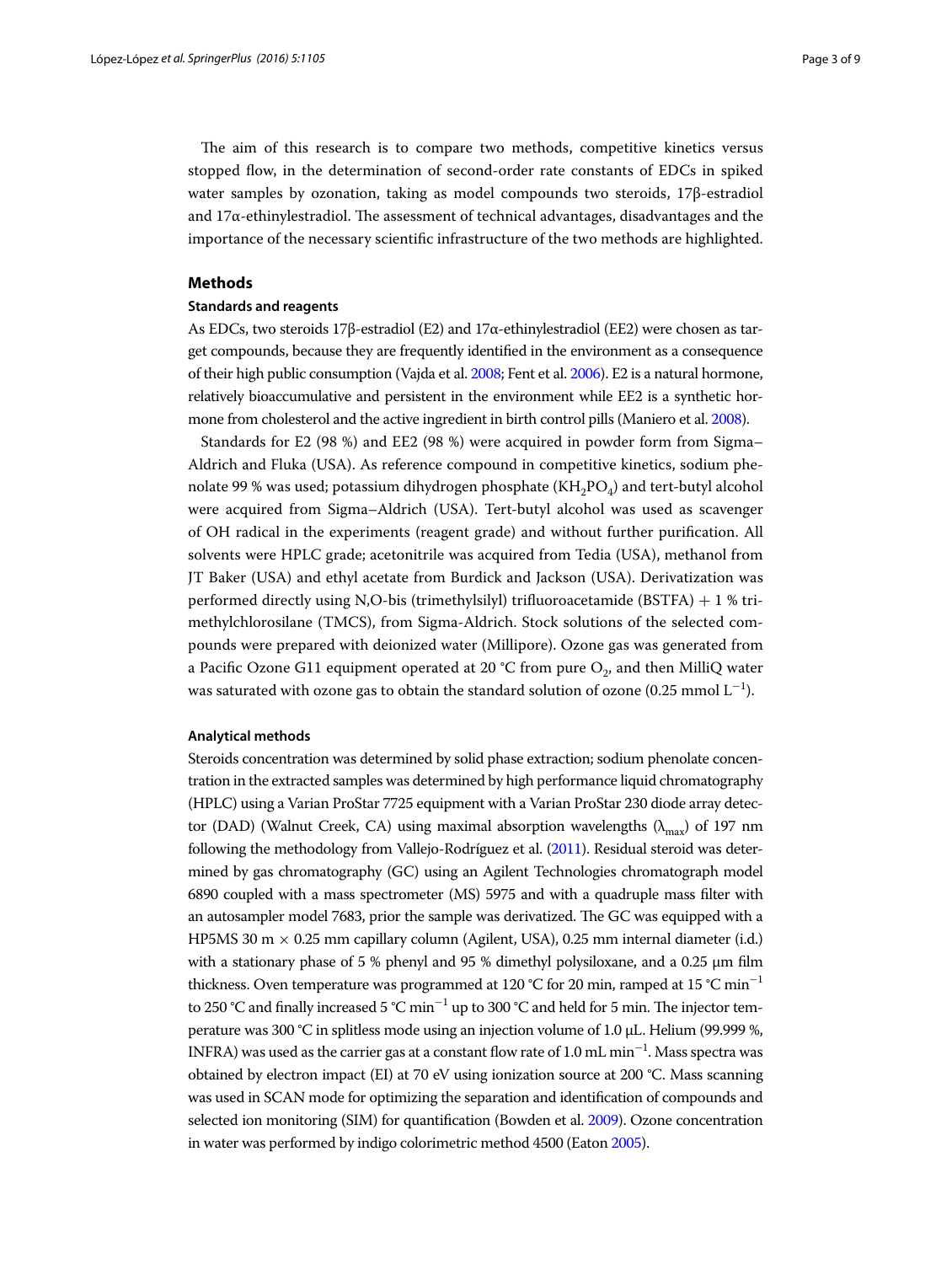## **Determination of rate constants**

#### *Competitive kinetics method*

Competitive kinetics was performed by duplicate in batch reactors using 50 mL volumetric flasks at T = 20  $\pm$  1 °C and pH = 6 to ensure the molecular action of ozone and prevent fast decomposition into hydroxyl radicals. Steroid/sodium phenolate ratio was equimolar; E2/ozone and EE2/ozone stoichiometric ratios were 5:1 and 1:5 from standard solutions of 3.6 and 11.8 µmol  $L^{-1}$  for E2 and EE2, respectively (Huber et al. [2003](#page-8-7)). In general form, the model for the competitive kinetics method is expressed by Eq. ([1](#page-3-0)) (Benitez et al. [2009](#page-7-10); Huber et al. [2003](#page-8-7)).

<span id="page-3-0"></span>
$$
\ln\left(\left[M\right]_0/\left[M\right]_t\right) = \frac{n_M}{n_{\text{Phen}}}\left(\frac{k_{\text{O}_3,M}}{k_{\text{O}_3,\text{Phen}}}\right)\ln\left(\left[\text{Phen}\right]_0/\left[\text{Phen}\right]_t\right) \tag{1}
$$

Here  $[M]_0$  and  $[M]_t$  are the concentrations of the steroid at  $t = 0$  and at a time t, respectively,  $n_M$  is the stoichiometric coefficient and  $k_{O_3,M}$  is the second order rate constant. Sodium phenolate was used as the reference compound, thus [Phen],  $n_{Phen}$  and  $k<sub>O2</sub>$ ,  $p<sub>hen</sub>$  represent the concentration, the stoichiometric coefficient and the rate constant of sodium phenolate, respectively. Stoichiometric coefficients for E2 and EE2 used in this work was taken from Vallejo-Rodríguez et al. [\(2014](#page-8-10)), where 1 mol of ozone is necessary to oxidize 1 mol of E2 or EE2.

From Eq. [\(1](#page-3-0)), the plot  $\ln([M]_0/[M]_t)$  versus  $\ln([Phen]_0/[Phen]_t)$ , gave the slope  $k_{O_3,M}/k_{O_3,Phen}$ , thus  $k_{O_3,Phen}$  is known, and  $k_{O_3,M}$  can be determined, here  $\rm{k_{O_3,Phen}} = 2.4 \times 10^5$  L mol<sup>-1</sup> s<sup>-1</sup> at pH 6 (Hoigné and Bader [1983](#page-7-8)).

# *Stopped flow method*

The acquisition of kinetic data and photometric measurements by stopped flow were performed on a BioLogic SFM-3000/S equipment. Stoichiometric ratios from 1:1 to 1:20 for E2/ozone and EE2/ozone were established injecting with the syringe system of the equipment (corresponding to 1:1 to 1:5 for E2-EE2/ozone volume ratios), different volumes of ozone at  $pH = 6$  to ensure the molecular action of ozone and prevent fast decomposition of ozone into hydroxyl radicals. For both steroids, the detections were performed at 197 nm. In order to obtain the second order kinetic constant, the first step is the determination of the absolute rate constant under pseudo-first-order conditions (Eq. [\(2\)](#page-3-1)):

<span id="page-3-1"></span>
$$
\ln\left(\left[\mathrm{M}\right]_0\right)/\left[\mathrm{M}\right]_t\right) = k_{\mathrm{obs}}\,\mathrm{t}\tag{2}
$$

For each experiment performed in the stopped flow, a value of  $k_{obs}$  is obtained by plotting  $\ln([M]_0/[M]_t)$  versus time, where the slope is  $k_{obs}$ . Here  $k_{obs}$  is the pseudo-firstorder rate constant and t is time.

From Eq. ([3\)](#page-3-2),  $k_{O_3}$  values were obtained from the slope by plotting values of  $k_1$  versus [O3]0 (Hoigné et al. [1985\)](#page-7-15):

<span id="page-3-2"></span>
$$
k_1 = k_{O_3,M} [O_3]_0 \tag{3}
$$

Here k<sub>O3</sub> is the second order rate constant for M and [O<sub>3</sub>]<sub>0</sub> is the initial concentration of ozone for each experiment.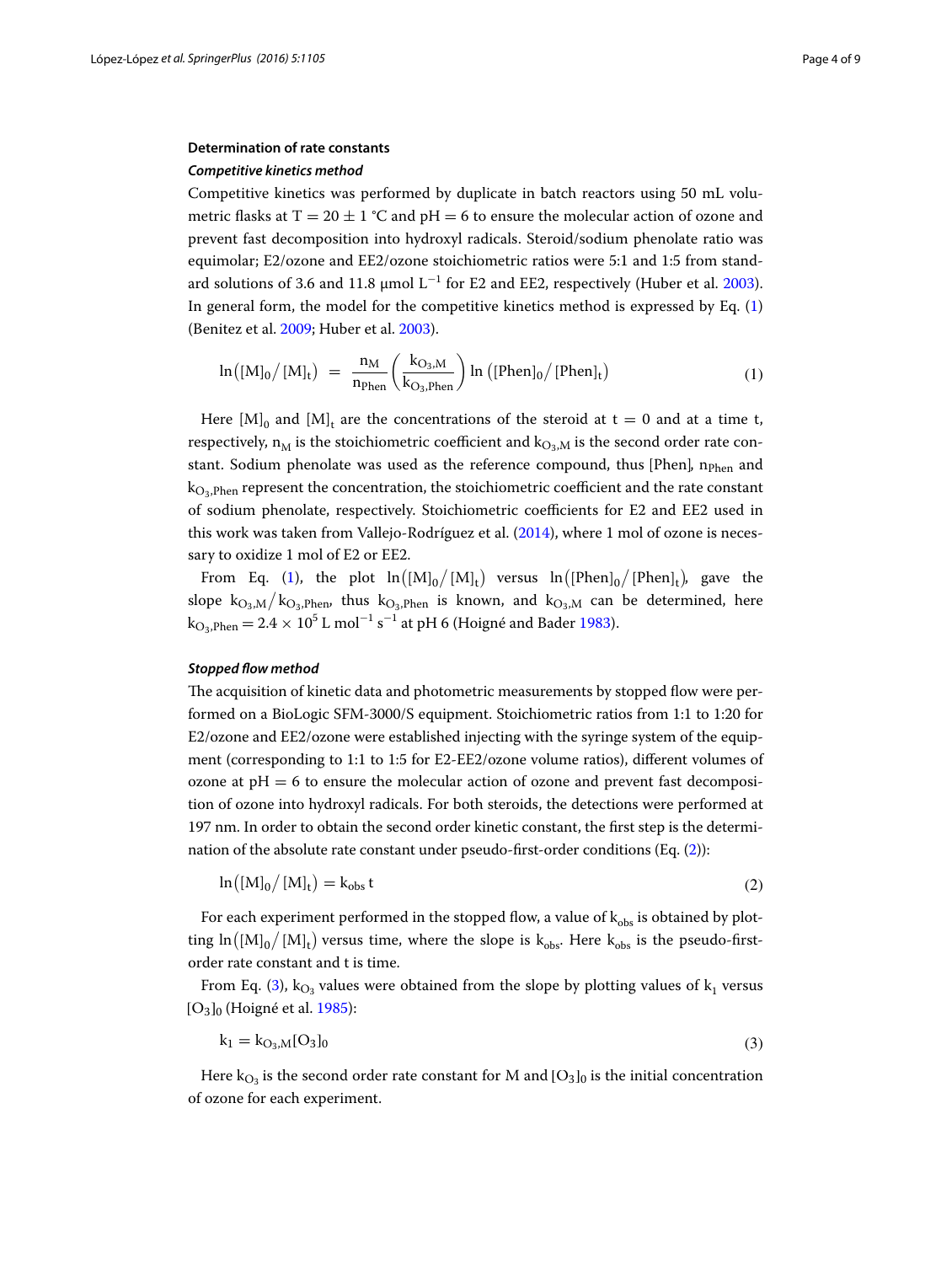# **Results and discussion**

#### **Competitive kinetics method**

From Eq. ([1](#page-4-0)) and Fig. 1a, b, the slopes of  $k_{O_3,M}/k_{O_3,Phen}$  were determined for each ster-oid. From Fig. [1a](#page-4-0),  $k_{\text{O}_3,\text{E2}}/k_{\text{O}_3,\text{Phen}}$  is 3.577; then  $k_{\text{O}_3,\text{E2}} = 0.73 \times 10^6$  L mol<sup>-1</sup> s<sup>-1</sup> for E2 was obtained at pH 6 and 20 °C, with a multiple determination coefficient  $R^2 = 0.994$ and a variation coefficient CV < 10.0 %. For E2, from Fig. [1b](#page-4-0),  $k_{\text{O}_3,EE2}/k_{\text{O}_2,Phen} = 0.991$ , then  $k_{\text{O}_3,EE2} = 2.040 \times 10^6$  L mol<sup>-1</sup> s<sup>-1</sup> with R<sup>2</sup> = 0.993 and CV < 5.0 %, at pH 6 and  $20 °C$ .

Degradation efficiencies for both steroids, E2 and EE2, were above 99 % for the assayed ozone doses. Degradation time can be estimated (Hoigné et al. [1985\)](#page-7-15) it ranged from 3.5 to 90 s and from 8 to 160 s for E2 and EE2, respectively; degradation time decreases if ozone dose increases (data no shown). For the smallest ozone dose applied, 0.05  $\mu$ mol L<sup>-1</sup>, the half-life time  $(t_{1/2})$  was lesser than 16 s for E2 and 29 s for EE2; while for the greater ozone dose, 1.5 μmol  $L^{-1}$ ,  $t_{1/2}$  was 0.6 s for E2 and 0.90 s for EE2, these values are in accordance to that reported by Huber et al. [\(2003\)](#page-8-7) and Vallejo-Rodríguez et al. ([2014](#page-8-10)).

#### **Stopped flow method**

Figure [2](#page-5-0)a, b show the experimental results from the degradation kinetics of E2 and EE2, respectively performed by the stopped flow method. For each experiment at different ozone concentration,  $k_{obs}$  was obtained by Eq. ([2\)](#page-3-1) and then  $k_{Os,M}$  from Eq. ([3\)](#page-3-2), obtaining  $1.58 \times 10^6$  and  $4.03 \times 10^5$  L mol<sup>-1</sup> s<sup>-1</sup> for E2 and EE2, respectively (see Fig. [3a](#page-5-1), b). Degradation efficiencies of E2 and EE2 for the highest ozone doses (96 mmol  $\rm L^{-1}$  for E2 and 76 mmol L−<sup>1</sup> for EE2) were above 96 and 99 %, respectively, which can be observed in Fig. [2.](#page-5-0) Degradation time was obtained following Hoigné et al. ([1985](#page-7-15)), it is in the order of milliseconds and <0.02 s; the  $t_{1/2}$  was <10 ms for E2 and 14 ms for EE2 (Fig. [2](#page-5-0)a, b).

#### **Discussion**

Table [1](#page-6-0) resumes the values of kinetic constants for E2 and EE2 obtained in this study and that reported in the literature at 20 °C and pH = 6. The order of magnitude of the kinetic constants by competitive kinetics and stopped flow method is  $10^6$  and  $10^5$  L mol<sup>-1</sup> s<sup>-1</sup> for E2 and EE2, respectively. In this study,  $k_{\text{O}_3,M}$  values obtained by competitive kinetics are very similar to that determined by Deborde et al. ([2005\)](#page-7-6), Vallejo-Rodríguez et al.

<span id="page-4-0"></span>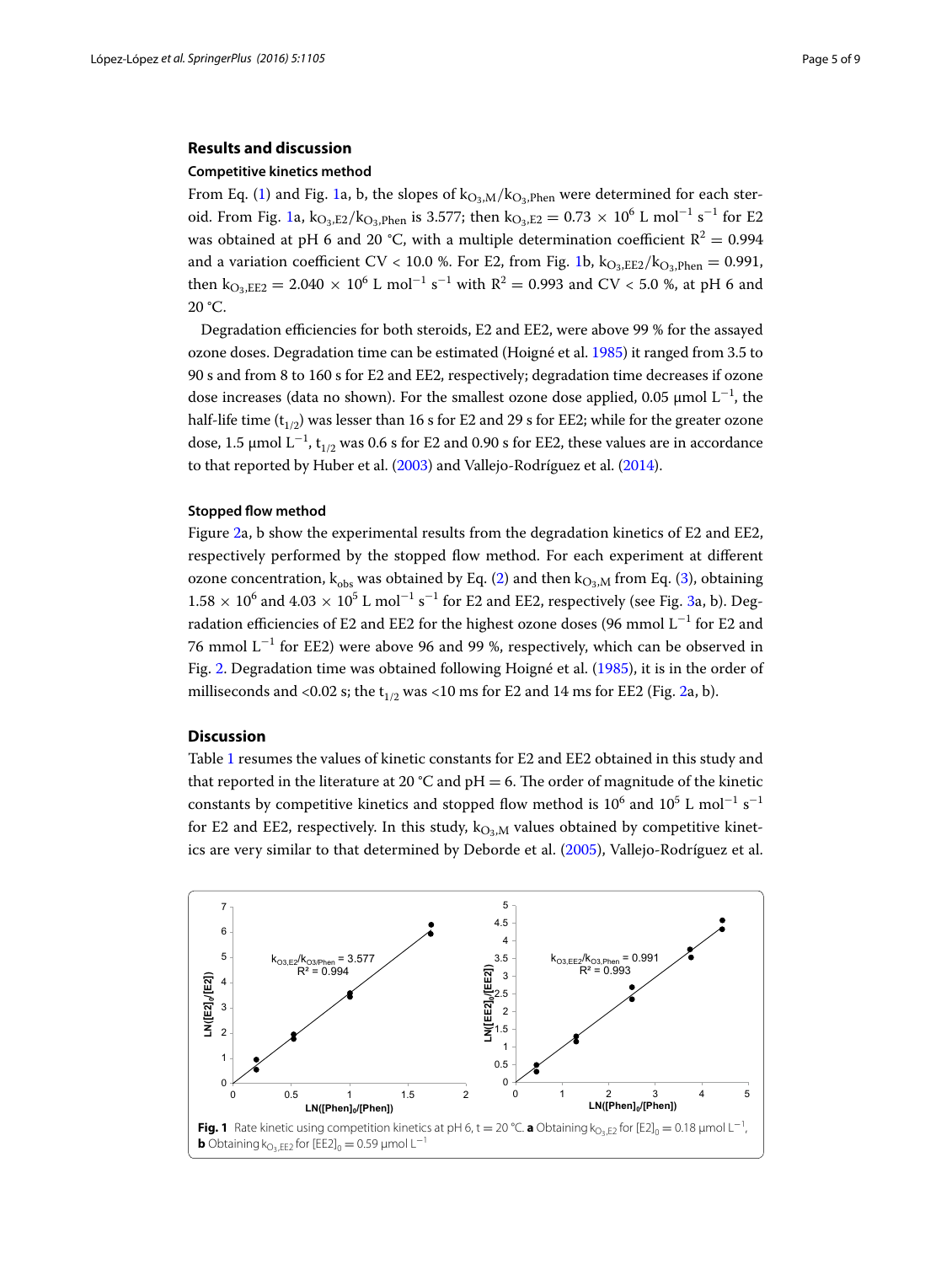

<span id="page-5-0"></span>

<span id="page-5-1"></span> $(2014)$  $(2014)$  and Huber et al.  $(2003)$  for E2, using the same compound of reference and a similar liquid chromatography methodology to quantify the residual concentration of E2. Slight differences for  $k_{\text{O}_3,M}$  by competitive kinetics are found which can be explained to the presence of organic matter in natural water (Huber et al. [2003](#page-8-7)) and which can consume as much as ozone. Also, the values in the stoichiometric coefficients in Eq. [\(1](#page-3-0)) can affect the  $k_{\text{O}_3,M}$  values (research herein and Vallejo-Rodríguez et al. [2014\)](#page-8-10). These differences are more evident for EE2, in which the kinetics constants in this study are greater than that obtained by Deborde et al. ([2005\)](#page-7-6) and Vallejo-Rodríguez et al. [\(2014\)](#page-8-10).

Values of  $k_{\text{O}_3,M}$  obtained by stopped flow are twice the values obtained by competitive kinetics for both steroids; this can be due to the fate that competitive kinetics is subject to a reference compound, in this study sodium phenolate, which competes with the steroid for consumption of ozone. However, in the stopped flow equipment, only the steroids react with ozone. In addition, competitive kinetics is subject to the effectiveness of analytical methods to determine the residual steroids. In contrast, with the stopped flow method, the concentration of steroids is directly determined from the equipment at the same time the reaction occurs. Another difference among the methods is that reaction time in competitive kinetics is calculated, however in the stopped flow, it is displayed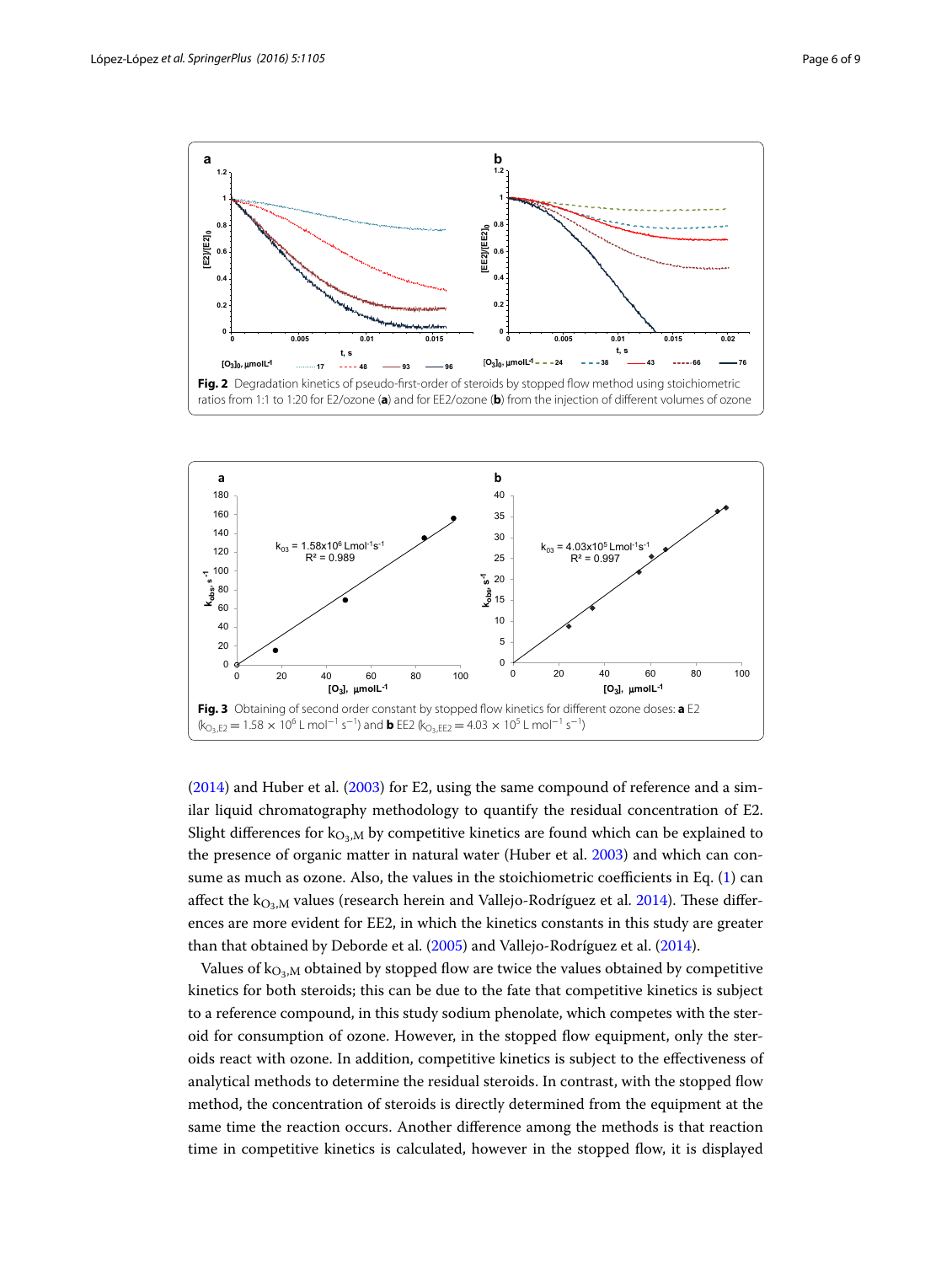| Compound $\mu$ mol L <sup>-1</sup> |                | pH, T (°C) | Method<br>of evaluation   | <b>Aqueous</b><br>matrix | Compound<br>of reference | $k_{O_3,M}$<br>$(L \text{ mol}^{-1} \text{ s}^{-1})$ |
|------------------------------------|----------------|------------|---------------------------|--------------------------|--------------------------|------------------------------------------------------|
| E <sub>2</sub>                     | 1.8            | 6, 20      | Competitive<br>kinetics   | Spiked water             | Phenolate                | $0.73$ $\times$ $10^{6}$ $\hspace{-1.0mm}^{\ast}$    |
|                                    | 3.6            | 6, 20      | Stopped flow              | Spiked water             | nr                       | $1.58\times10^{6}$ *                                 |
|                                    | 1              | 6, 20      | Competitive<br>kinetics   | Spiked water             | Phenol                   | $0.37\times10^{6,\, \rm a}$                          |
|                                    | 0.80           | 6, 20      | Competitive<br>kinetics   | Spiked water             | Phenolate                | $0.90\times10^{6,\,\text{b}}$                        |
|                                    | 0.15           | 6, 20      | Absolute rate<br>constant | Spiked water             | nr                       | $0.90\times10^{6,\,c}$                               |
|                                    | 0.28           | 6,20       | Absolute rate<br>constant | Natural water            | nr                       | $0.99\times10^{6,\,c}$                               |
|                                    | $\overline{4}$ | 6, 20      | Competitive<br>kinetics   | Natural water            | Phenolate                | ${\sim}1.00$ ${\times}$ $10^{6, \, \rm d}$           |
| EE <sub>2</sub>                    | 5.9            | 6, 20      | Competitive<br>kinetics   | Spiked water             | Phenolate                | $2.04\times10^{5}$ *                                 |
|                                    | 11.8           | 6, 20      | Stopped flow              | Spiked water             | nr                       | $4.00\times10^{5}$ *                                 |
|                                    | 1              | 6, 20      | Competitive<br>kinetics   | Spiked water             | Phenol                   | $1.83\,\times\,10^{5,\,a}$                           |
|                                    | 6.40           | 6,20       | Competitive<br>kinetics   | Spiked water             | Phenolate                | $0.73\,\times\,10^{5,\,b}$                           |
|                                    | 0.14           | 6, 20      | Absolute rate<br>constant | Spiked water             | nr                       | $0.73 \times 10^{6, c}$                              |
|                                    | 0.25           | 6, 20      | Absolute rate<br>constant | Natural water            | nr                       | $3.16 \times 10^{5, c}$                              |
|                                    | $\overline{4}$ | 6, 20      | Competitive<br>kinetics   | Natural water            | Phenolate                | $3.16 \times 10^{5, d}$                              |

<span id="page-6-0"></span>**Table 1 Comparison of kinetic rate constants of second order in ultrapure water by competitive kinetic and stopped flow**

\* Research herein; nr: not required

<sup>a</sup> Deborde et al. ([2005](#page-7-6))

**b** Vallejo-Rodríguez et al. ([2014](#page-8-10))

<sup>c</sup> Vallejo-Rodríguez et al. [\(2015\)](#page-8-14)

 $d$  Huber et al. ([2003](#page-8-7))

in real time and only depends on the concentrations of the residual steroid. Thus, the advantage of using the stopped flow methodology is the certitude in the generation of absorbance data at the same time while the reaction happens.

The reaction times of both competitive kinetics and stopped flow methods are consistent with the ozone dose applied in the experiments. Half-life time of steroids for the competitive kinetics was 1600 times greater than that determined by the stopped flow method. The ozone doses used by the competitive kinetics were 64 times lesser than those used by the stopped flow method. This deduction indicates that half-time is inversely proportional to the ozone doses in both methods. Hence, the high doses of ozone applied prove the obtaining of short times of half-life for both steroids by the stopped flow method.

# **Conclusions**

Competitive kinetics and stopped flow methods are reliable, fast and useful for determining the kinetics of steroids degradation in water by ozonation, and in general to evaluate fast degradation kinetics between emerging contaminants and ozone. Second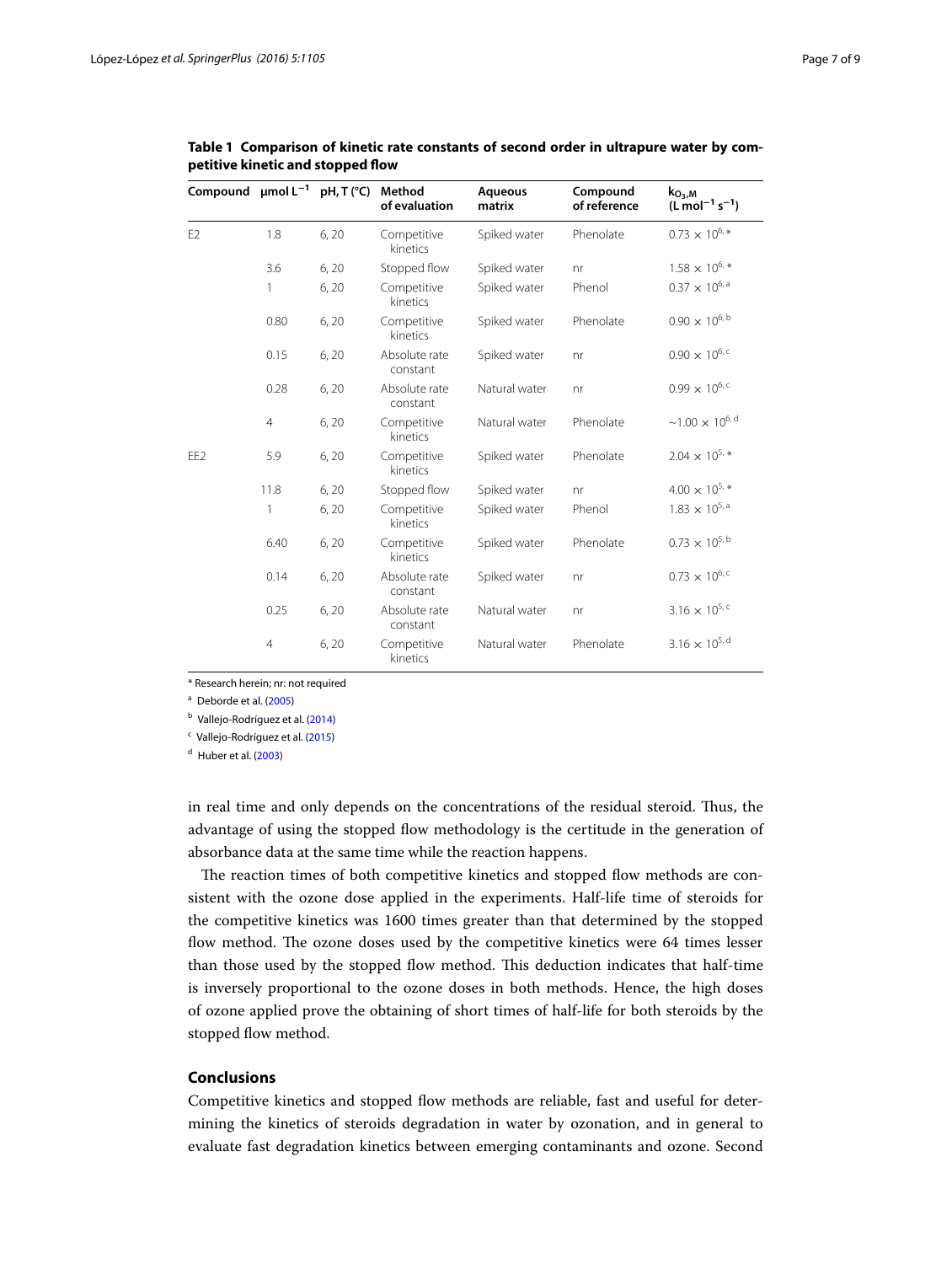order constants determined by both methods were similar to the results reported by the literature. Both methods have different technical advantages and require different analytical equipment for their application. The competitive kinetic can be applied with assurance and reliability but it needs further analysis methods to determine the residual concentrations of organic compounds involved in the reaction system and consequently a MS-GC. The method stopped flow evaluates the kinetics of degradation in real time (in milliseconds order) also optimizes the use of chemical reagents and the use of analytical methods to quantify residual compound is optional, then the evaluation in time of kinetics degradation is faster compared to the method of competitive kinetics, however this method needs a stopped-flow equipment.

#### **Authors' contributions**

RVR designed and performed the experiments, analyzed data and prepared the manuscript; VFP performed the experiments; ELB and LHM analyzed and reviewed the manuscript data; ALL supervised all the experiments and analyzed data. All authors read and approved the final manuscript.

#### **Acknowledgements**

The authors would like to thank CONACYT (Consejo Nacional de Ciencia y Tecnología) for the granted financial aid dur‑ ing this research (Project: CONACYT- CB-84425).

#### **Competing interests**

The authors declare that they have no competing interests.

Received: 26 January 2016 Accepted: 6 July 2016 Published online: 18 July 2016

#### **References**

- <span id="page-7-11"></span>Adams C, Filali-Meknassi Y, Auriol M (2005) Natural and synthetic hormones degradation by ozonation. In: IOA 17th World Ozone Congress, Strasbourg, France, August 22, 2005
- <span id="page-7-4"></span>Alvarez DA, Cranor WL, Perkins SD, Schroeder VL, Werner SL, Furlong ET, Kain D, Brent R (2008) Reconnaissance of persis‑ tent and emerging contaminants in the Shenandoah and James River Basins, Virginia, during Spring of 2007. U.S. Geological Survey Open-File Report 2008, pp. 1231–1250. [http://pubs.usgs.gov/of/2008/1231/pdf/OF2008-1231.](http://pubs.usgs.gov/of/2008/1231/pdf/OF2008-1231.pdf) [pdf.](http://pubs.usgs.gov/of/2008/1231/pdf/OF2008-1231.pdf) Accessed 05 Jan 2106
- <span id="page-7-10"></span>Benitez FJ, Acero JL, Real FJ, Roldan G (2009) Ozonation of pharmaceutical compounds: rate constants and elimination in various water matrices. Chemosphere 77:53–59. doi:[10.1016/j.chemosphere.2009.05.035](http://dx.doi.org/10.1016/j.chemosphere.2009.05.035)
- <span id="page-7-2"></span>Benotti MJ, Trenholm RA, Vanderford BJ, Holaday JC, Stanford BD, Snyder SA (2009) Pharmaceuticals and endocrine disrupting compounds in U.S. Drinking water. Environ Sci Technol 43:597–603
- <span id="page-7-3"></span>Benotti MJ, Stanford BD, Snyder SA (2010) Impact of drought on wastewater contaminants in an urban water supply. J Environ Qual 39:1196. doi:[10.2134/jeq2009.0072](http://dx.doi.org/10.2134/jeq2009.0072)
- <span id="page-7-13"></span>Bowden J, Colosi D, Mora D (2009) Enhancement of chemical derivatization of steroids by gas chromatography/mass spectrometry (GC/MS). J Chromatogr B 877:3237–3242. doi[:10.1016/j.jchromb.2009.08.005](http://dx.doi.org/10.1016/j.jchromb.2009.08.005)
- <span id="page-7-1"></span>Burkhardt-Holm P, Segner H, Burki R, Peter A, Schubert S, Suter MJF, Borsuk ME (2008) Estrogenic endocrine disruption in Switzerland: assessment of fish exposure and effects. CHIMIA Int J Chem 62:376–382. doi:[10.2533/chimia.2008.376](http://dx.doi.org/10.2533/chimia.2008.376)
- <span id="page-7-9"></span>Chelme-Ayala P, El-Din MG, Smith DW (2010) Kinetics and mechanism of the degradation of two pesticides in aqueous solutions by ozonation. Chemosphere 78(5):557–562. doi[:10.1016/j.chemosphere.2009.11.014](http://dx.doi.org/10.1016/j.chemosphere.2009.11.014)
- <span id="page-7-6"></span>Deborde M, Rabouan S, Duget J-P, Legube B (2005) Kinetics of aqueous ozone-induced oxidation of some endocrine disruptors. Environ Sci Technol 39:6086–6092. doi[:10.1021/es0501619](http://dx.doi.org/10.1021/es0501619)
- <span id="page-7-14"></span>Eaton AD (2005) 4500-O3 B. Indigo colorimetric method. In: Standard methods for the examination of water and wastewater, 21st edn. APHA, AWWA, WEF, Washington, D.C
- <span id="page-7-12"></span>Fent K, Weston AA, Caminada D (2006) Ecotoxicology of human pharmaceuticals. Aquat Toxicol 76(2):122–159. doi:[10.1016/j.aquatox.2005.09.009](http://dx.doi.org/10.1016/j.aquatox.2005.09.009)
- <span id="page-7-5"></span>Gibson R, Becerril-Bravo E, Silva-Castro V, Jimenez B (2007) Determination of acidic pharmaceuticals and potential endocrine disrupting compounds in wastewaters and spring waters by selective elution and analysis by gas chromatography-mass spectrometry. J Chromatogr A 1169:31–39. doi[:10.1016/j.chroma.2007.08.056](http://dx.doi.org/10.1016/j.chroma.2007.08.056)
- <span id="page-7-0"></span>Gomes RL, Scrimshaw MD, Cartmell E, Lester JN (2011) The fate of steroid estrogens: partitioning during wastewater treatment and onto river sediments. Environ Monit Assess 175:431–441. doi[:10.1007/s10661-010-1541-1](http://dx.doi.org/10.1007/s10661-010-1541-1)
- <span id="page-7-7"></span>Gurol MD, Nekouinaini S (1984) Kinetic behavior of ozone in aqueous solutions of substituted phenols. Ind Eng Chem Fundam 23:54–60. doi:[10.1021/i100013a011](http://dx.doi.org/10.1021/i100013a011)
- <span id="page-7-8"></span>Hoigné J, Bader H (1983) Rate constants of reactions of ozone with organic and inorganic compounds in water—I: nondissociating organic compounds. Water Res 17:173–183. doi[:10.1016/0043-1354\(83\)90098-2](http://dx.doi.org/10.1016/0043-1354(83)90098-2)
- <span id="page-7-15"></span>Hoigné J, Bader H, Haag WR, Staehelin J (1985) Rate constants of reactions of ozone with organic and inorganic compounds in water-III. Inorganic compounds and radicals. Water Res 19:993–1004. doi[:10.1016/0043-1354\(85\)90368-9](http://dx.doi.org/10.1016/0043-1354(85)90368-9)